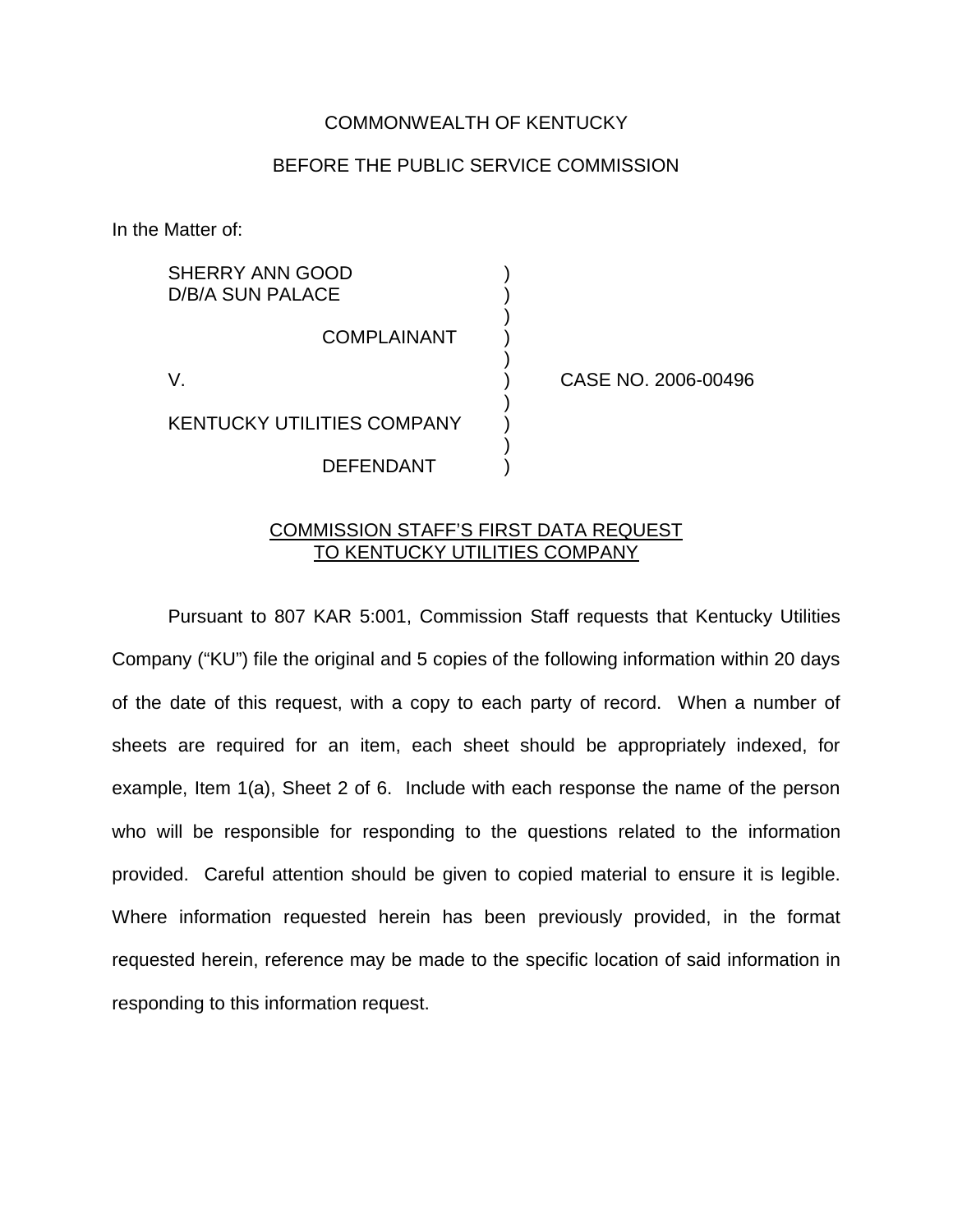1. Provide copies of all correspondence between Sherry Ann Good d/b/a Sun Palace ("Sun Palace") and KU relating to billing and electric service issues at 1906 Cumberland Avenue, Middlesboro, Kentucky.

2. Provide documentation stating the number of electric meters KU currently has in service for Sun Palace at 1906 Cumberland Avenue. If there is more than one meter, provide the relevant meter numbers and account numbers.

3. Provide copies of service records indicating problems with the meter(s) at Sun Palace from February 1, 2003 to August 23, 2005.

4. Refer to Exhibit B of KU's original answer and to the Sun Palace bill with a due date of July 22, 2005 showing \$649.76 as the total amount due. Subsequent bills contain no indication that this amount was satisfied. Explain why KU does not consider this amount to be in arrears.

5. Refer to Exhibit B of KU's original answer and to the Sun Palace bill with a due date of July 25, 2005. Explain why two bills with the same account number were issued to Sun Palace within the same billing period for two different amounts.

6. Provide copies of all KU's records that document a change of the name(s) of the person(s) responsible for the electric service account for Sun Palace at 1906 Cumberland Avenue from February 1, 2003 to August 23, 2005.

7. Provide documentation outlining the previous test history of meter #M408432 (the meter formerly located at 1906 Cumberland Avenue) and furnish the results of those tests.

-2- Case No. 2006-00496